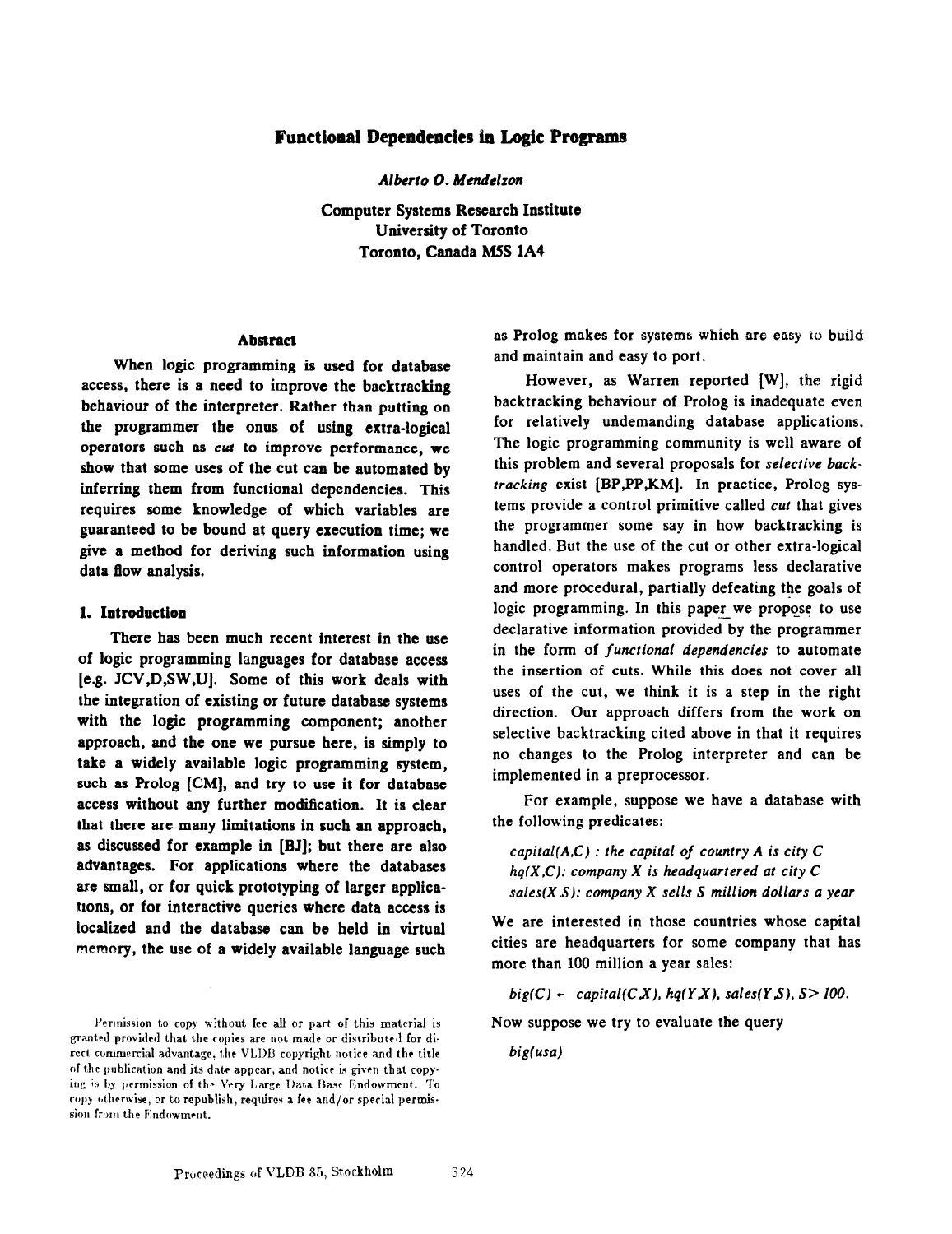with the usual Prolog backtracking mechanism. First, the *capital* predicate will be evaluated, binding  $X$  to "Washington". Suppose there is only one company with headquarters in Washington, and its sales are only 1 million. When  $S > 100$  fails, the Prolog interpreter will backtrack to try to find another sales figure for this company; when in turn this fails, it will backtrack again and, failing to find another company with headquarters in Washington, it will try to find another capital of the U.S.A. Many versions of Prolog provide a control operator called *cut*, denoted "!", that lets the programmer avoid these unnecessary attempts to re-satisfy predicates that cannot be re-satisfied. For example, we could write

 $big(C)$  -  $\alpha(C,X)$ , hq(Y,X), sales(Y,S), S>100.  $\alpha(C,X)$  - capital(C,X),!.

The effect of the cut in the  $\alpha$  clause is to prevent the interpreter from trying to re-satisfy  $\alpha$  if any goal to the right of it in the big clause fails. We can apply the same transformation to the sales predicate and obtain

 $big(C)$  -  $\alpha(C,X),$ hq(Y,X), $\beta(Y,S)$ , S > 100.  $\alpha(C,X)$  - capital(CX),!.  $\beta(Y, S)$  + sales(Y, S),!.

However, there is still one serious source of inefficiency in the backtracking behaviour of this program. Suppose there are 100 companies with sales over 100 million headquartered in Paris; then the query

## big(france),big(usa)

will re-satisfy big(france) 100 times before failing. Again, the cut is helpful in avoiding this as follows:

 $big(C)$  -  $\alpha(C,X), \gamma(Y,X,S)$ .  $\gamma(YX,S) - hq(Y,X), \beta(Y,S), S > 100,$ 

with  $\alpha$  and  $\beta$  defined as before. The cut at the end of the  $\gamma$  clause means that, once a country has been proven big, the interpreter will not try to re-prove this in a different way.

What started as a clean logical definition of big countries has become, through the introduction of cuts, a complex program that can only be understood procedurally. In this paper we propose to automate this process by using functional dependency

statements to infer where cuts can be inserted. For example, the introduction of  $\alpha$  and  $\beta$  is allowed by the fact that in *capital(C,X)*, C functionally determines  $X$ , and in sales( $Y.S$ ),  $Y$  functionally determines S. We would like the program to be written as follows:

capital( $C,X$ ):  $C \rightarrow X$  $sales(Y, S): Y \rightarrow S$  $big(C)$  - capital(C,X),hq(Y,X),sales(Y,S),S > 100.

and let the system produce the improved version. The method we present handles the introduction of  $\alpha$  and  $\beta$ , but not of  $\gamma$ ; this is actually the problem of decomposition into independent subqueries that Warren solved in [WI.

Note that, even though the functional dependency  $hq(Y,X):Y \rightarrow X$  holds, we have not used it. The reason is that  $hq(Y,X)$  is invoked with the Y variable free and the X variable bound; if  $sales(Y,S)$  fails, it is in fact necessary to backtrack and find another binding for Y, that is, another company with headquarters in city  $X$ . In fact, the introduction of  $\alpha$ and  $\beta$  preserves the meaning of the program only if we are using big as a test, rather than as a generator. For example, if the query is

### $big(W)$

where W is a variable, and it happens that the first country that appears in the capital predicate is usa, then the answer will be empty. Thus the application of our method requires some knowledge of which variables are guaranteed to be bound on invocation of each predicate. We use data flow analysis techniques to obtain this knowledge statically.

In the next section, we formalize the concepts above. In Section 3, we present the cut-insertion process and show its correctness. In Section 4, we give a method for computing the information on binding of variables that is required by the cut-inserter.

## 2. Definitions

### 2.1. Logic Programming

A program P is a sequence of Horn clauses  $C_1, \ldots, C_n$ . Each  $C_i$  is of the form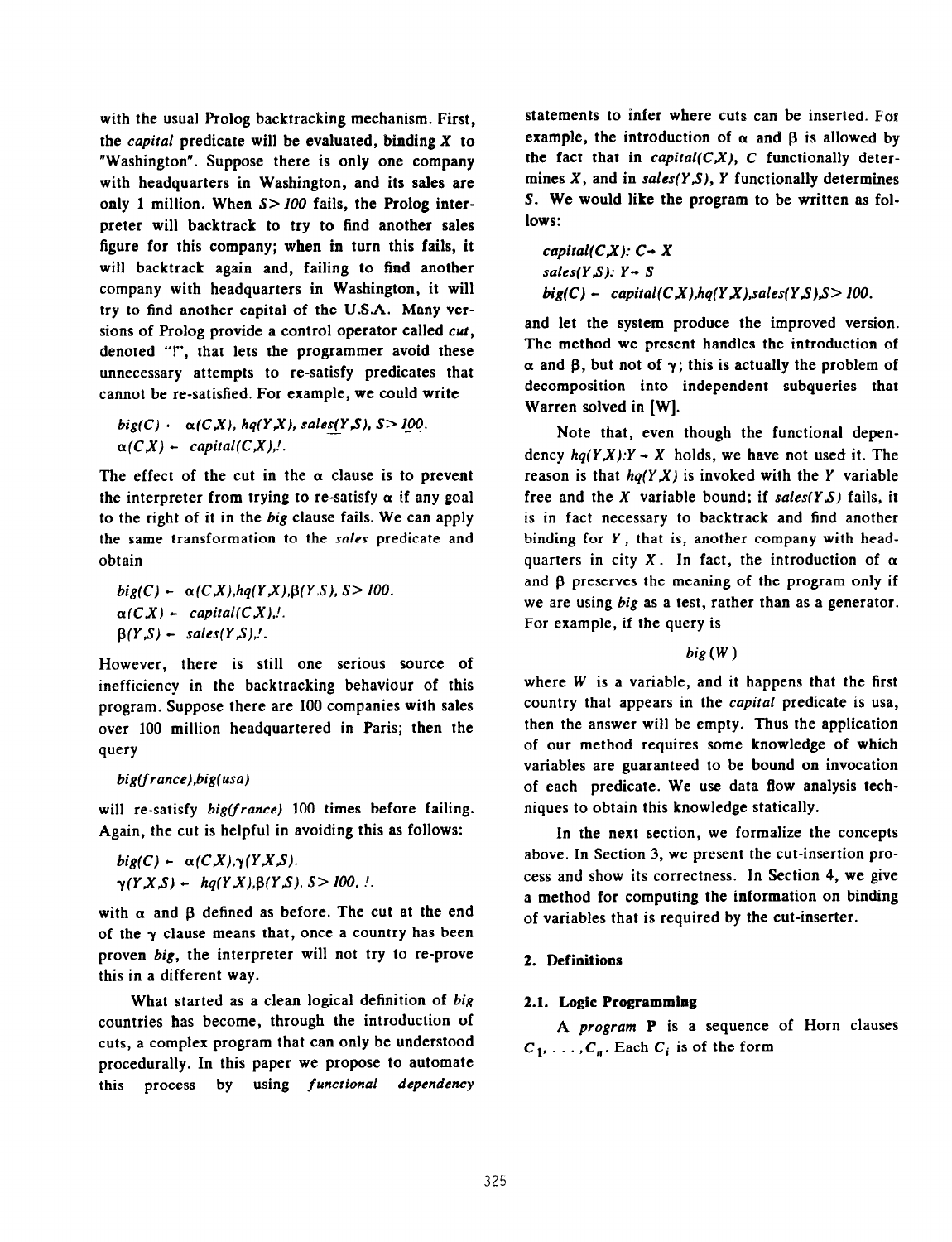$$
C_1 \cup A(x_1, \ldots, x_n) = B_1(y_{11}, \ldots, y_{1k_1}),
$$
  

$$
B_m(y_{m1}, \ldots, y_{mk_m}).
$$

where  $k \ge 0$ , and each  $x_i$  is either a variable or a constant. The left hand side of the clause is also called its head. We assume a function-free language. We also assume that every  $x_i$  appears on the right hand side or it is a constant. In our examples, predicates that do not appear in the head of any clause are assumed to be database predicates wholly defined by ground clauses. A program can be viewed as a first-order theory by interpreting  $"$  - " as logical implication and universally quantifying all variables.

A query is an atomic formula

$$
\phi: G(z_1,\ldots,z_p)
$$

. where each  $z_i$  is either a variable or a constant. The meaning of  $P$  on query  $\phi$  is

$$
\mathbf{P}(\phi) = \{ < c_1, \ldots, c_p > \mid c_i \text{ is a constant } \mathbf{V}i \text{ and } \mathbf{P} \models G(c_1, \ldots, c_p)\}.
$$

#### 2.2. Prolog

The Prolog programming language [CM] provides a practical implementation of logic programming. A Prolog interpreter attempts to compute the meaning of program  $P$  on query  $\phi$  by applying the following procedure. Construct a tree whose nodes are sequences of atomic formulae, called goals. The root of the tree is  $\phi$ . Suppose a node contains the goal  $\leq L_1, \ldots, L_n$ , and there is a clause

$$
C_j : A - B_1, \ldots, B_m
$$

in P such that A "matches"  $L_1$ , or, more formally, A can be unified with  $L_1$  using unifier  $\theta$ . Then the node has a child labelled with

$$
<\theta(B_1),\ldots,\theta(B_m),\theta(L_2),\ldots,\theta(L_n)>.
$$

The children of a node are ordered according to the value of j in  $C_i$ . There are three kinds of branches in the tree: Success branches are those that end in a leaf labelled with the empty goal; failure branches end in a leaf whose leftmost literal cannot be unified with the left hand side of any clause; and infinite

branches do not terminate.

The Prolog interpreter searches this tree in depth-first order; whenever a leaf at the end of a successful branch is reached, the composition of all the substitutions  $\theta$  applied in the path from the root to this leaf is applied to the original query and the result is output. We will denote the result of this computation by

$$
Pr(\mathbf{P},\phi).
$$

It can be shown that the above procedure is sound, that is,  $Pr(P,\phi) \subset P(\phi)$  for function-free programs [L]. However, it is not complete; that is, there are cases where the search procedure does not terminate and fails to find successful leaves that exist in the tree.

#### 2.3. The cut operator

The cut operator, denoted by "!", may appear anywhere on the right hand side of a clause. Cut is treated as the constant true, but it also has the following side effect on the depth-first search procedure. Suppose a failure branch is found in a subtree whose root node  $r$  starts with a cut. Let  $v$  be the lowest ancestor of  $r$  that does not contain a cut; then the whole subtree rooted at  $v$  is considered visited by the search procedure and it is not searched further. Note that, if the part of the tree that is not searched does not contain a success branch, the cut does not make the interpreter miss any answers that would be found without the cut. However, if the omitted part of the tree contained some infinite branches, the presence of the cut might cause some additional sound answers to be found, because the interpreter will avoid those infinite paths.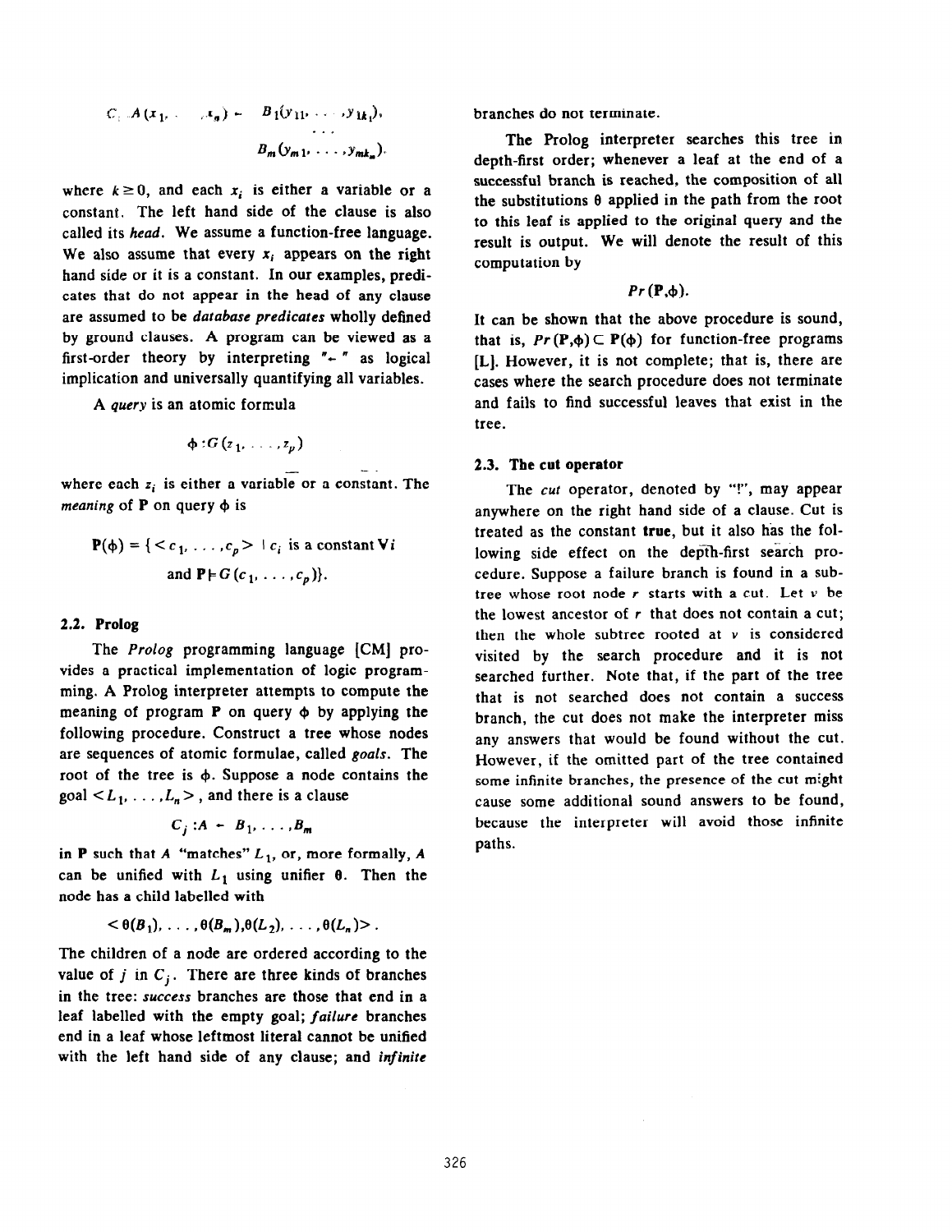### 2.4. Functional Dependencies

A functional dependency is a statement of the form  $A(x_1, \ldots, x_n): x_{i_1}, \ldots, x_{i_n} - x_j$ . The appearance of this functional dependency in program P means that if two tuples of predicate A agree on the  $i_k$ 'th arguments,  $1 \leq k \leq p$ , then they also agree on the j th argument. In all that follows we assume our programs and databases satisfy the given set of functional dependencies; questions of how to enforce this constraint are outside the scope of this paper.

### 2.5. Binding Rulea

A binding rule  $b$  for program  $P$  is a statement of the form

$$
A : i_1, \ldots, i_k.
$$

where  $A$  is an  $n$ -ary predicate that appears on the left hand side of some clause of **P**, and  $k \le n$ . We say that  $P$  runs *under b* if in every execution of  $P$ , predicate A is invoked with the  $i_1$ 'th, ...,  $i_k$ 'th arguments bound to constants. An input rule r for program P is a statement of the same form as a binding rule. We say that **P** runs under input rule  $r$  if whenever **P** is run with goal  $A(x_1, \ldots, x_n)$ , all the arguments  $x_{i_1}, ..., x_{i_k}$  are constants.

An input rule is a constraint provided by the programmer; it gives the system some information on how certain predicates will be used as goals. Given some input rules, it is possible to infer from them binding rules. Consider the following example

EXAMPLE 1: Let P be the program below, that computes the transitive closure  $T$  of a binary relation E:

 $C_1$ : T  $(X,Y)$  -  $E(X,Y)$ .  $C_2$ : T  $(X,Y) - E(X,Z),T(Z,Y)$ .

Suppose we are given the input rule

T:l

that is, we are told that this program will be used to compute all nodes reachable from a given fixed node. Since Z will always be bound to some constant after executing  $E(X, Z)$ , we know the invocation of T in  $C_2$  will also have the first argument bound. It follows that  $P$  will run under binding rule  $T:1$ . This in turn implies that it will run under binding rule  $E:1$ , because  $E$  always inherits its first argument from  $T$ .

On the other hand, consider program Q:

 $C_1$ :  $T(X,Y) - E(X,Y)$ .  $C_2$ :  $T(X,Y) - T(Z,Y), E(X,Z)$ .

Note that this is logically equivalent to program P. From the same input rule,  $T:1$ , no binding rules can be inferred. In particular, Q will not run under binding rule T:1, because the invocation of T in  $C_2$  will be with a free variable as first argument.

Given a set of input rules  $I$  for program  $P$ , we say  $I$  implies binding rule  $b$  if whenever  $P$  is run under every input rule in  $I$  it necessarily runs under binding rule  $b$ . We will defer the problem of computing an approximation to the binding rules implied by a given set of input rules until Section 3.

### 3. Inserting Cuts

Our method inserts a cut after a literal if the functional dependencies imply that the bound variables for that literal functionally determine every variable in the literal that is used further to its right or that appears in the head of the clause. The idea is that backtracking to this literal again cannot make any difference in what happens to the right of it, since all free variables that are "live" must take exactly the same values again. We can show that the method is correct in the sense that the modified program computes at least all the tuples that the original one computed for the same query.<sup> $\prime$ </sup>

We shall use the following notation:

$$
A - B_1(\mathbf{x}_1),...,B_{i}(\mathbf{x}_i),...,B_n(\mathbf{x}_n).
$$

is equivalent to

$$
A - B_1(\mathbf{x}_1),...,B_{i-1}(\mathbf{x}_{i-1}),\alpha(\mathbf{x}_i),B_{i+1}(\mathbf{x}_{i+1}),...,B_n(\mathbf{x}_n).
$$
  

$$
\alpha(\mathbf{x}_i) - B_i(\mathbf{x}_i),...
$$

T------------------<br>I In some cases, the modified program may actually compute more tuples than the original one, while remaining sound.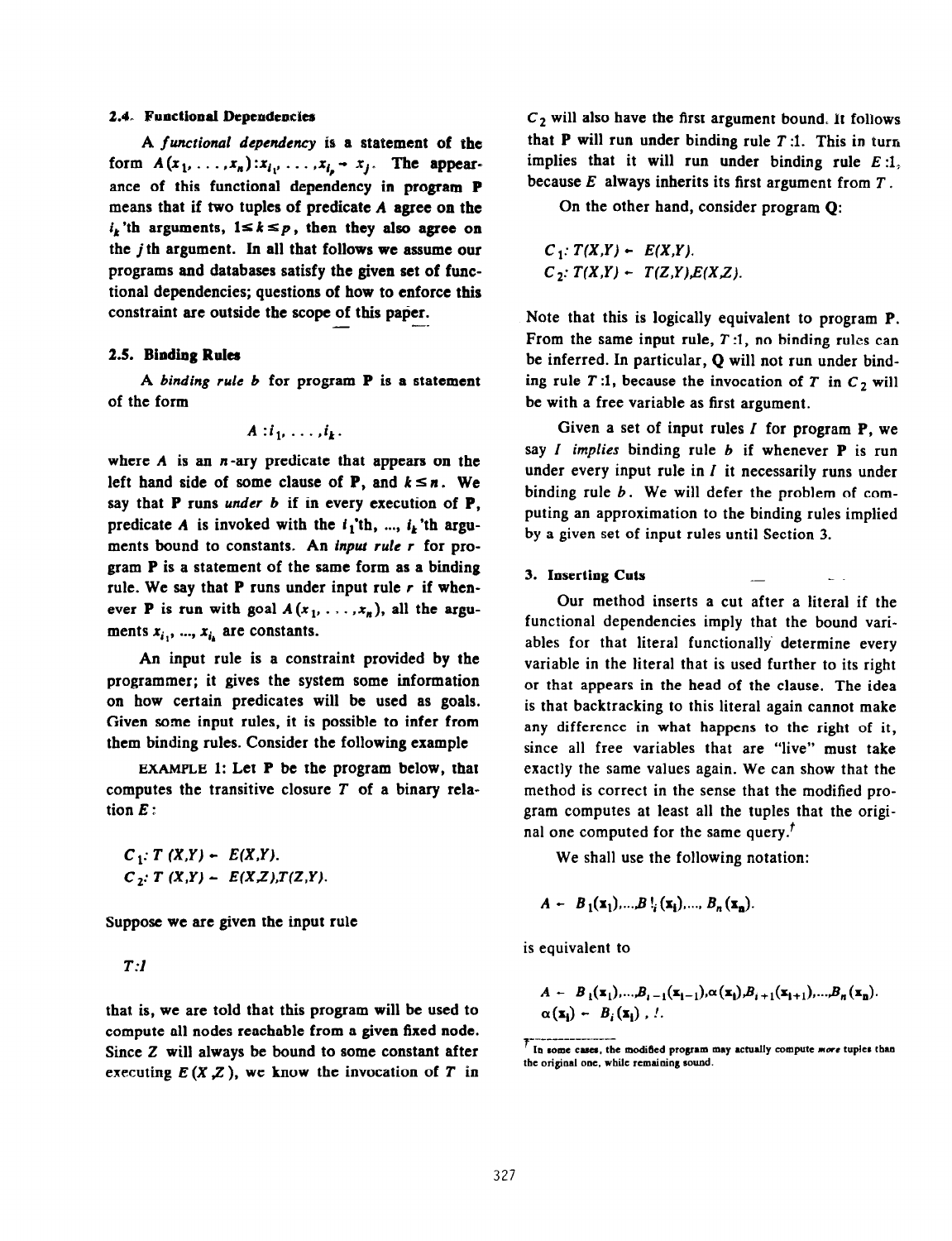where  $\alpha$  is a predicate appearing nowhere else.

Given program  $P$ , input rules  $I$ , and set of functional dependencies  $F$ , let  $C_j$  be a clause

$$
C_j: A(x_1, \ldots, x_n) \leftarrow
$$
  
\n
$$
B_1(y_{11}, \ldots, y_{1k_1}),
$$
  
\n
$$
B_i(y_{i1}, \ldots, y_{ik_i}),
$$
  
\n
$$
B_m(y_{m1}, \ldots, y_{mk_m}).
$$

Let  $\{z_1, \ldots, z_p\}$  be the set of variables that appear among the  $y_{ij}$ 's and also appear as some  $y_{kj}$  for  $k > i$ or as some  $x_i$ ; that is, the variables that appear both 33 arguments of  $B_i$  and either to the right of it or as arguments to the left hand side of the clause. Suppose that the input rules  $I$  imply the binding rule

$$
B_i : j_1, \ldots, j_q
$$

and the functional dependencies  $F$  imply the functional dependency

$$
B_i(y_{i1},\ldots,y_{ik_i}):y_{ij_1},\ldots,y_{ij_n}\rightarrow z_1,\ldots,z_p
$$

Then replace  $B_i$  in clause  $C_j$  by  $B_i$ .

This transformation can be shown correct in the following sense (we omit the proof to save space).

THEOREM 1: Let PI be the result of applying the transformation above to program P. Then for any query  $\phi$  that satisfies the input rules  $I$ ,

 $Pr(\mathbf{P},\phi) \subset Pr(\mathbf{P},\phi) \subset \mathbf{P}(\phi)$ 

EXAMPLE 2: Consider the program for computing transitive closure from Example 1, but augmented with a functional dependency that constrains the relation to be a function:

 $E(X,Y)$  :  $X - Y$ .  $T(X,Y) - E(X,Y)$ .  $T(X,Y) - E(X,Z), T(Z,Y).$ 

Suppose the input rule, as in Example 1, is  $T:1$ , which implies the binding rules  $T:1$  and  $E:1$ . Then the transformation can be applied to both clauses of the program, producing:

$$
T(X,Y) - E/(X,Y).
$$
  
\n $T(X,Y) - E/(X,Z), T(Z,Y).$ 

Intuitively, what our transformations have done is to take advantage of the fact that any node related to a given fixed node can be found by following the edges of  $E$  without backtracking.

EXAMPLE 3: Consider the following program P, where a *project*  $(p, m, e)$  tuple means employee e works for project p and manager m manages project  $\boldsymbol{p}$ .

project  $(p, m, e): p \rightarrow m$ project ( $p, m, e$ ) :  $e - p$ project ( Turing, Ric, Jim). project (Turing, Ric. Sreve). salary (Ric, SOK).  $bigproj ( p ) - project(p, m, e),$  $salary(m, s)$ ,  $s > 50K$ .

Suppose the input rule given is bigproj: 1. The bigproj predicate defines those projects whose manager makes more than 5OK. Suppose a query that satisfies the input rule, such as

### bigproj(Turing)

is posed. After we find that Jim does work for project Turing but the project manager's salary is not greater than 5OK, there is no need to look for other managers of project Turing, since the functional dependency tells us there are no others. Our transformation lets us replace project by projecr ! to reflect this fact.

Note that the potential payoff in the last example is greater than that of the previous one. In the example above, we avoid examining every employee that works on a project once we determine that the project does not meet the query criteria. It is interesting to point out that the potential payoff comes from the inefficiency introduced by the database design: the project predicate is not in Boyce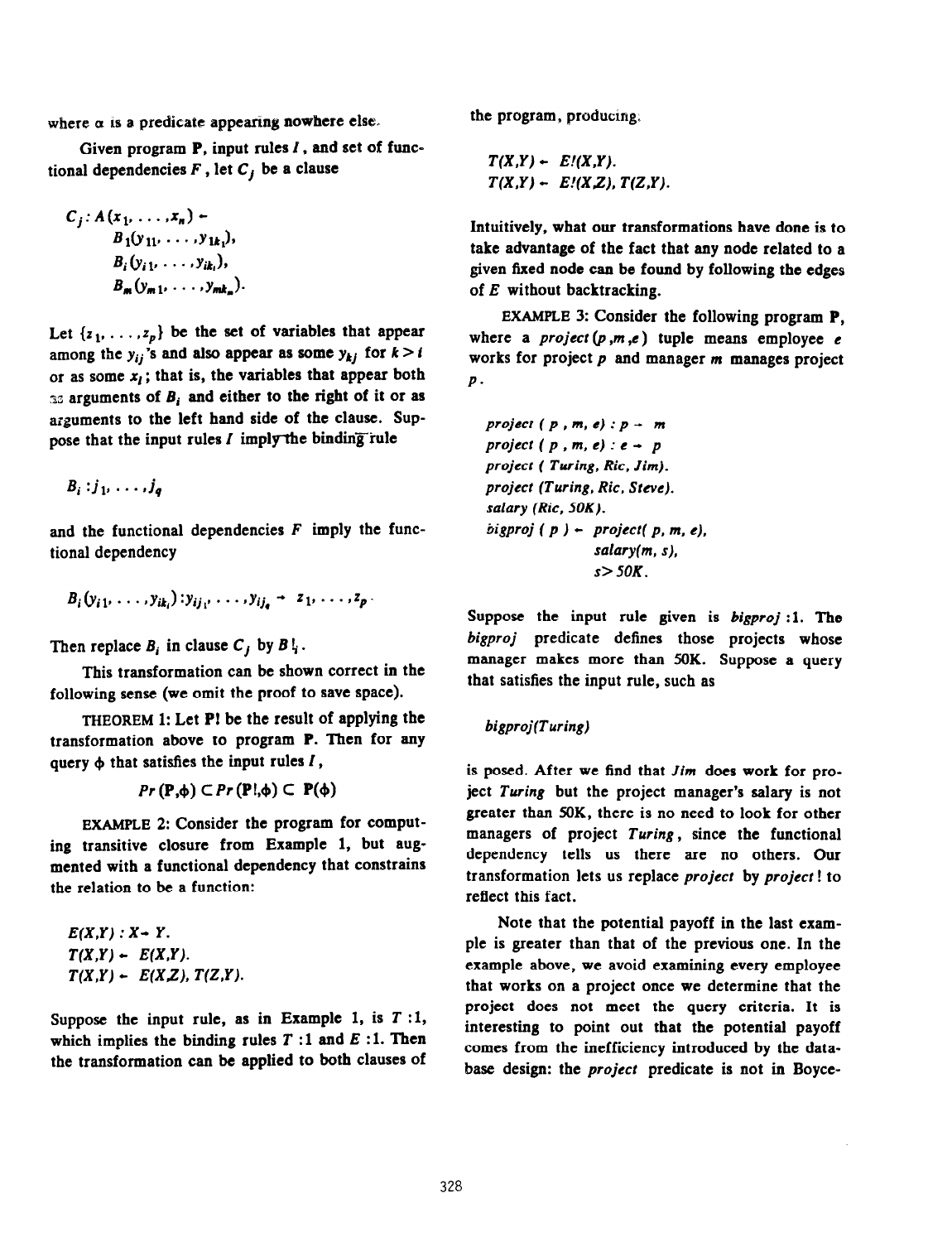Codd Normal Form.

It is also interesting to look at the case where the arguments of a predicate do not appear anywhere to its right. Even if there are no functional dependencies, the method can be applied according to our definition.

EXAMPLE 4: Consider the query "find an employee who makes more than 20K and works for a department that sells something":

ans (e) - dept (e, d),  
sells (d, p),  
salary (e, s),  

$$
s > 20K
$$
.

Note that the variables in the sells literal do not appear to its right nor to the left of the arrow; therefore we can replace sells by sells!. The effect of this transformation is that, if an employee's salary is not greater than 20K, we are not going to recheck his salary for each product sold by his department. Thus our method solves as a special case the "deep backtracking" problem mentioned by [SW]. It is also similar to the decomposition into independent subproblems described in [WI.

### 4. Computing the Binding Rules

Given a set of input rules  $I$  for a program  $P$  we would like to compute the set of binding rules b such that  $I$  implies  $b$ . However, as is common in data flow analysis problems, this is impossible. In proof, suppose we want to test whether an arbitrary Turing machine, say the  $m$  th one, halts on the empty tape. Then we can write the following program:

$$
q(x) - p(x),
$$
  
 
$$
q(x) - T_m, p(z).
$$

where  $T_m$  is a predicate that succeeds if the m<sub>th</sub> Turing machine halts on the empty tape; otherwise the evaluation of  $T_m$  does not terminate. Then the input rule  $q:1$  implies the binding rule  $p:1$  if and only if the Turing machine does not halt.

For this reason, we compute instead a subset of all the binding rules implied by a set of input rules,

by assuming that all literals that appear in a clause actually get invoked in some execution. For our purposes, it is safe to compute a subset, since the fewer binding rules we have, the fewer transformations we can apply to our program.

Given a program  $P$  and set of input rules  $I$ , we construct a graph  $G$  as follows. For each  $n$ -ary predicate  $A$  appearing in  $P$ ,  $G$  has  $n$  vertices labelled  $A_1, A_2, ..., A_n$ . If A also appears as the head of some clause in  $P$ ,  $G$  has  $n$  additional vertices labelled  $A_i^I$ , for  $1 \le i \le n$ . These are called the Ivertices. There is also one special node, labelled  $\omega'$ .

An edge from  $A_i$  to  $B_j$  in G intuitively means that the i th argument of A will be bound only if the j th argument of  $B$  is. There are three types of edges:

- 1) If predicate A appears as head of a clause, there is an edge from A<sub>i</sub> to A<sup>l</sup> for each  $1 \le i \le n$ .
- 2) If a clause has head A and an occurrence of some predicate  $B$  in its body, and the *i*th argument of  $A$  is also the *i*th argument of  $B$ , and is not an argument to any predicate appearing before  $B$  in the body, then there is an edge from  $B_i$  to  $A_i$ .
- 3) If  $A$  occurs in the body of a clause and its *i*th argument is the leftmost occurrence of a variable in the clause, then there is an edge from  $A_i$ to  $\omega'$ . Figure 1 shows the graph for the transitive closure program of Example 1.

Let  $\hat{G}$  be the acyclic condensation of  $G$ . Mark all  $A_i^I$  nodes such that the input rule P :i is in I. Now repeat exhaustively the following process: mark any non-I node if all its successors are marked. The following theorem shows that this method computes a subset of the binding rules implied by I.

THEOREM 2: For each component  $C$  of  $\hat{G}$  that is marked by the algorithm, and each  $A_i \in C$ , I implies the binding rule  $A$  :*i*.

EXAMPLE 5: Let us apply the algorithm to the graph in Figure 1, with the single input rule  $T$ :1. Since the graph is acyclic (except for the  $T_2$  selfloop), its acyclic condensation is itself. By the given